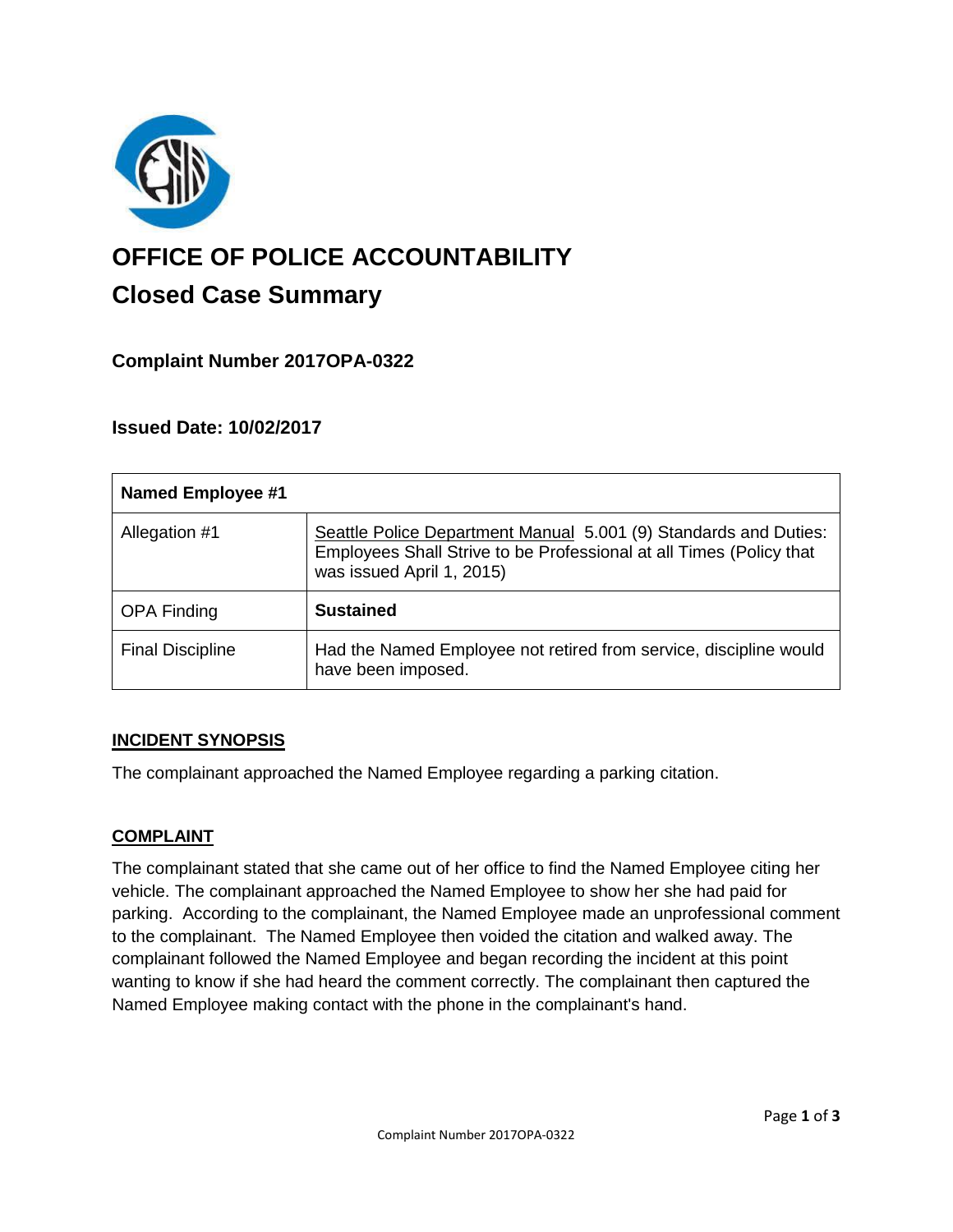#### **INVESTIGATION**

The OPA investigation included the following actions:

- 1. Review of the complaint memo
- 2. Search for and review of all relevant records and other evidence
- 3. Review of external video footage
- 4. Interview of SPD employee

#### **ANALYSIS AND CONCLUSION**

Manual Policy 5.001(9) requires SPD employees to be professional at all times and prohibits the unnecessary escalation of events, even where those events do not result in a use of force. The policy further proscribes officers from "engag[ing] in behavior that undermines trust in the Department, the officer, or other officers." Lastly, the policy precludes officers from using "profanity directed as an insult or any language that is derogatory, contemptuous, or disrespectful towards any person."

The complainant and Named Employee #1 largely disputed the nature and substance of their interaction. The complainant alleged that Named Employee #1 called her a "shit-head." Named Employee #1 indicated that she instead, in response to the complainant's assertion that Named Employee #1 was having a "shitty day," twice stated that she was not having a "shitty day." The complainant further alleged that, while she was recording Named Employee #1 on her phone, Named Employee #1 turned around and lashed out at her, striking the complainant's hand and phone.

The security video of the incident showed Named Employee #1 and the complainant involved in an ongoing interaction while the complainant was following and recording Named Employee #1. As this security video did not have any audio, it did not shed light on the substance of the conversation between Named Employee #1 and the complainant. The security video did, however, capture Named Employee #1 making physical contact with the complainant's phone and hand.

The video recorded by the complainant also captured, both visually and audibly, Named Employee #1 striking the complainant. Prior to her lashing out at the complainant, Named Employee #1 appeared to state "get away," and, after being struck, the complainant stated, "don't touch me." However, the video did not capture any other conversation between the two, including the disputed comments.

The OPA Director could not conclusively determine, based on the evidence, whether Named Employee #1 called the complainant a "shit-head." If she had, it certainly would have been in violation of policy. Regardless, the OPA Director found that, even under Named Employee #1's account, her conduct fell below the Department's expectation of professionalism for its employees. As indicated above, the surveillance video clearly indicated that Named Employee